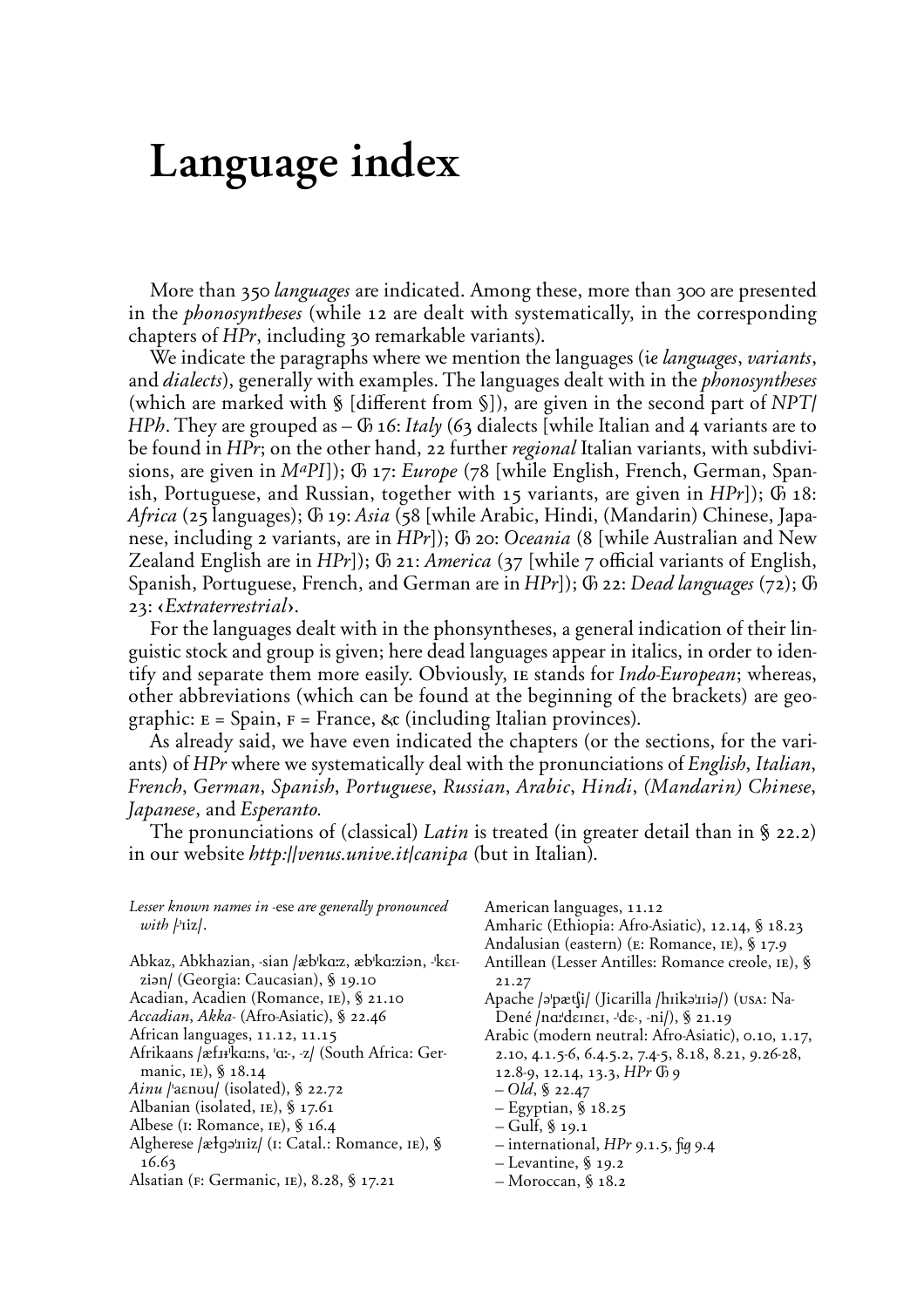Aragonese (E: Romance, IE), § 17.4 *Aramaic* (Afro-Asiatic), § 22.43 Aranese (F: Romance, IE), § 17.13 Arbëresh **/A:≤'b<ES/** (¤: northern Calabrian koiné: Albanian of Italy, *IE*), § 16.56 Armenian (IE), § 19.8  $-$  Old (IE), § 22.54 Asian languages, 8.2, 8.24, 11.12 Assamese (IND: Indo-Iranian, IE), § 19.36 Asturian (E: Romance, IE), § 17.2 Asua (Zaire: Niger-Congo), 7.4, 9.30 Avar /ˈævɑːɪ, <sup>'</sup>ει-/ (Russian Fed.: Caucasian), § 19.13 *Avestan* (IE), § 22.58 Azerbaijani, Azeri /æ<sup>1</sup>zεạ*ii*, α: / (Azerbaijan: Altaic), *M* 19.14 *Aztec*, *Old Náhuatl* (Amerindian), *M* 22.79 Bamileke /<sup>t</sup>bæmIləkει, --'-/ (Cameroon: Niger-Congo), § 18.11 Barese (I: Romance, IE), 8.19, 8.21, 12.16, 13.3, § 16.51 Basque /'bæsk, 'bɑːsk/ (E/F: isolated, non-IE), 2.2, *M* 17.3 Bavarian (Munich) (D: Germanic, IE), 8.28, § 17.27 Belorussian, Bye- /bɛlə¦ɪʌʃən, biɛ-/ (Slavic, *IE*), § 17.48 Bengali (IND & Bangladesh: Indo-Iranian, IE), 12.14, *M* 19.35 Berber (Kabyle B.) /kə<sup>l</sup>baɛəł/ (Algeria, Tunisia: Afro-Asiatic), *M* 18.1 Bergamasc(o) /bə:1qəmæsk, -a:sk, bə:1qə<sup>1</sup>ma:skou, **-πs-/** (¤: Romance, ¤™), *M* 16.9 Bolognese /bɒləˈnɪiz, -ˈnjɛɪz, -ˈnɛɪz/ (1: Romance, IE), 8.17, § 16.30 Bormiese ( $I:$  Romance,  $I<sub>E</sub>$ ), § 16.8 Bosniac /'bɒzniæk/, Bosnian /'bɒzniən/ (Slavic, ¤™), *M* 17.58 Breton /bistn, -ton/ (F: Celtic, IE), § 17.10 Bulgarian (Slavic, IE), 2.2, § 17.59 Burmese (Sino-Tibetan), 12.18, § 19.39 Cadorin(o) /kædə *IIIn, ka:d*ə | IIInou, kæ/ (I: Romance, *IE*), § 16.17 Cagliaritan /kæli'a:Ittən/ (I: Romance, IE), § 16.62 Cajun **/'kEIGÈn/,** (Fr.) /**ka'Z^/,** Cadien **/ka'GEn/ (ka'Gín)** (¨ßå: Romance, ¤™), *M* 21.16 Cambodian, Khmer /k'mεa*ː*/ (Austro-Asiatic), § 19.42 Campobassan(o) /<sup>'</sup>kæmpəbæsən, kæmpoubə'sa:nou/ ( $\text{I:}$  Romance,  $\text{IE}$ ), § 16.49 Cantonese (China: Sino-Tibetan), 12.18, § 19.44 Carrarese, Carrarin(o) /kæIauiz, 'kæIaIIn, kæIa-**'<IinOU/** (¤: Romance, ¤™), *M* 16.29 Catalan (E: Romance, IE), 12.16, § 17.5 – Algherese (¤), *M* 16.63

– Western (E), § 17.6 Catanese (I: Romance, IE), § 16.58 Catanzarese /kətænzə'iIiz/ (1: Romance, 1E), § 16.56 Chabacano **/cA:bÈ'kA:nOU, cπ-/** (≈lippine: pidgin, Romance creole), § 19.49 Chechen (Russian Fed.: Caucasian), § 19.12 Cherokee /'tʃɛɹəkɪi, tʃɛɪə'kɪi/ (usa: Amerindian), § 21.14 Chietin(o) /ki<sup>3</sup>trinou, ki'EItIn, 'kjetIn/ (I: Romance, *IE*), § 16.48 Chinese (Mandarin: Sino-Tibetan), 0.10, 1.7, 4.1.7.2, 4.1.8, 6.4.4, *û* 6.18, 6.4.5.2, 7.5, 7.12, 8.18, 8.21, 9.3, 9.27, 10.11, 10.14, 11.1, 11.3, 11.9, 12.11, 12.14, 12.17-8, 13.3, 13.8, 13.34, 14.1, *HPr é* 11 – Cantonese, 12.18, *M* 19.44 – international, *HPr* 10.1.1, *HPr* 10.1.8, *HPr* 10.1.12, *HPr* 10.1.14, *HPr* 10.2.1.1, *HPr* 10.2.5.2, *HPr* 10.3.3.1-2, *HPr* 10.4.0, *HPr* 10.4.2.3 – *Middle*, *M* 22.61  $-$  Old, § 22.69 – *Old Mandarin*, *M* 22.70 – Shanghainese **/Sπ˙haE'nIiz/**, *M* 19.46 – Taiwanese **/taEwÈ'nIiz/**, 9.27, *M* 19.45 Chioggiotto /kiadzi'ptou/ (I: Romance, IE), § 16.22 Choctaw /'tʃpktɔː/, Chahta /'tʃɐhta/ (USA: Amerindian), § 21.15 Cimbrian /'simbiian/ (I: Germanic, IE), § 16.16 Cognin(o) /kov'niinou, 'konjin/ (I: Romance, IE), *M* 16.1 Comacchiese (I: Romance, IE), § 16.32 Comanche (USA: Amerindian), 11.18 *Cornish* (GB: Celtic, IE), § 22.18 Corsican (I: Romance, IE), § 17.17 Cree (CDN: Amerindian), § 21.3 Cremonese (I: Romance, IE), § 16.10 Croatian (нв & він: Slavic, <sup>1E</sup>), 12.18, § 17.56 Cypriot(e) **/'sIp<iÈt, -OUt/** (Hellenic, ¤™), *M* 19.5 Czech /<sup>*v*</sup>ζεk/ (Slavic, <sub>IE</sub>), 9.26, 11.1, 12.4, 13.3, § 17.49 Dakota *v*<sub>d</sub> Sioux Danish (Germanic, IE), 4.1.8, § 17.36; *HPr* 5.2.2.5 Dari /'da:ii, da:'ii/ (Afghanistan: Indo-Iranian, IE), § 19.20 Delaware, Lenape /ləˈnɑːpi, ˈlɛnəpi, ləˈnɑːp/ (USA: Amerindian), § 21.13 Dhivehi **/d¢'vIihi, -'vEIi/**, Maldivian (Maldives: Indo-Iranian, *IE*), § 19.33 Dutch (NL: Germanic, IE), 0.10, 7.12, 8.16, 8.18,

– Balearic (E), § 17.7

8.21, 9.30, 11.1, *M* 17.24

*Egyptian* (Old: Afro-Asiatic), § 22.40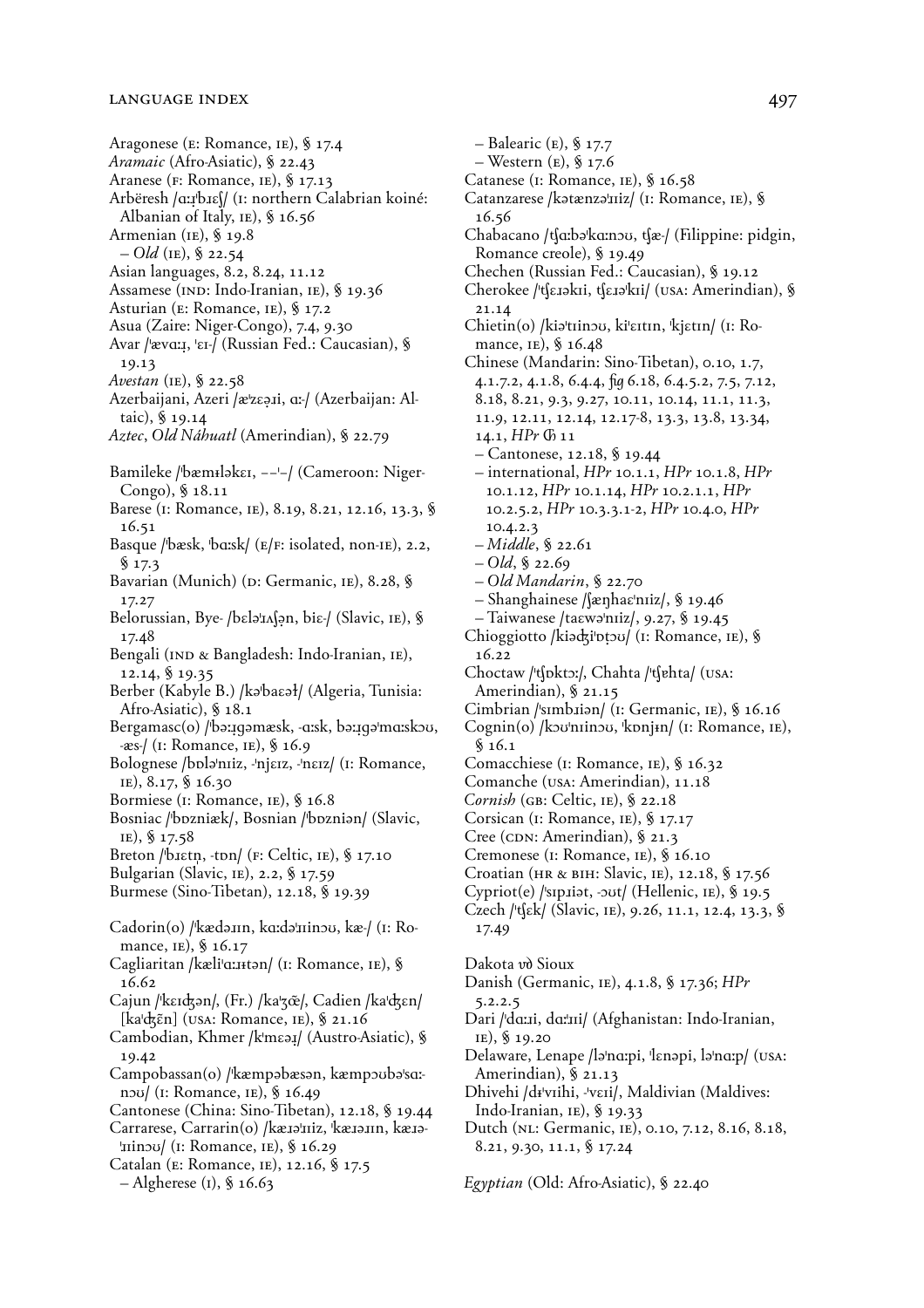- Elamitic (isolated), § 22.44
- English (Germanic, IE), 0.10, 1.1-4, 1.14, 2.6, 2.10, 4.1.3, 4.1.5, 4.1.6, 4.1.7.2, 4.2.4, 5.3, 5.6, 6.1.2, 6.2.2, 6.2.4, 6.3.1, 6.3.5, 6.4.1, 7.3-5, 7.12, 8.9, 8.13, 8.17, 8.20-21, 8.27, 9.9-10, 9.12, 9.27-
	- 28, 9.31, 10.10-11, 11.1, 11.5-7, 12.4-6, 12.8-11, 12.13-4, 12.16, 13.3, 13.23.2-3, HPr G 2
	- affected southern,  $HPr$  2.6.5
	- American, 1.4, 5.6, 7.6-7, 7.12, 8.13, 8.16, 8.18, 8.20-21, 8.26-27, 9.20, 9.30, 11.1, 11.6-7, 11.9, 12.9-11, 12.14, 13.3, 13.23, HPr O 3
	- Anglo-Saxon, Old English, § 22.18
	- Australian, HPr 2.2.3.2, HPr 2.1.6.4, HPr  $2.6.2$
	- British, 1.4, 2.11, 5.3, 5.6, 7.6-7, 7.12, 8.13, 8.15-16, 8.18, 8.21, 8.26-28, 9.25-26, 9.30, 11.1, 11.5-7, 12.9-10, 12.13, 13.3, HPr  $\mathbb{G}$  3, HPr  $2.2.9.4$
	- Canadian, HPr 2.6.1, HPr 2.2.9.4
	- $-$  Cockney, 1.17, HPr 2.6.6
	- $-$  Early Modern English, § 22.22
	- $-$  international, HPr 2.4.1.1-5, HPr 2.5.2.3
	- Irish, HPr 2.2.3.2, HPr 2.2.9.4, HPr 2.2.9.6,  $HPr 2.2.10.2$
	- mediatic American, 12.14,  $HPr$  2.4.2.1-5,  $HPr$  $2.5.2.4$
	- mediatic British, HPr 2.4.3.1-9, HPr 2.5.2.5
	- $-Middle$  English, § 22.21
	- New Zealand, 7.7, 7.12, 8.16, 8.21, 20.54, HPr 2.1.6.4, HPr 2.2.3.2, HPr 2.2.9.4, HPr 2.2.9.6,  $HPr$  2.2.10.2,  $HPr$  2.6.3
	- Old English, Anglo-Saxon, § 22.20
	- $-$  Scottish, 7.7, HPr 2.2.3.2, HPr 2.2.9.4, HPr 2.2.9.6,  $HPr$  2.2.10.2
	- South African, HPr 2.1.6.4, HPr 2.2.3.2, HPr 2.2.10.2
	- $-$  traditional, HPr 2.6.4
- Welsh, HPr 2.2.3.2, HPr 2.2.10.2
- Eskimo of Alaska, Yup'ik /'juupik/ [jµp:'!k] (USA: Eskimo-Aleutian), § 21.1
- Eskimo of Greenland, Inuit /'mourt, 'mj-/ (Eskimo-Aleutian),  $\S$  21.5
- Eskimo of Labrador, Inupik /rnoupik/, Inuktitut /r|nukt+tut, r|nj-/, Inuttut /r|nutut/ (CDN: Eskimo- $-Aleutian$ , § 21.4
- Esperanto / espalantou, -la-/ ((IE), 8.21, HPr 1.311, HPr (h 13
- Estonian (Uralic), 12.14, § 17.44
- Etruscan (isolated), § 22.10
- Ewe /'EIWEI, 'EW-/ (Ghana, Togo, Benin: Niger-Congo), 7.5, 12.18, § 18.6
- Extraterrestrial (panchronic), § 23
- Faliscan (Italic, IE), § 22.7
- Fassan(o) /fa/so:nou, 'fæsan/ (I: Romance, IE), §  $16.13$
- Ferrarese (I: Romance, IE), § 16.31
- Filattierese (I: Romance, IE), § 16.28
- Finnish (Uralic), 1.14, 12.7-8, 12.14, § 17.41
- Flemish (B: Germanic, IE), 0.10, 8.21, § 17.25
- Florentine (I: Romance, IE), 8.20, § 16.35
- Foggian(o) / fodzian, fodzi a:nov/ (1: Romance, IE), 13.3,  $$16.50$
- Franconian (Old Eastern) (Germanic, IE), § 22.25
- French (Romance, IE), 0.10, 1.1-2, 2.5, 4.1.5, 4.1.9, 6.1.2, 6.2.4, 6.3.3-4, 6.3.6, 7.5, 7.7, 7.10, 8.2, 8.6, 8.13-14, 8.18-21, 8.24, 9.3, 9.27, 9.30,
	- 11.4, 11.17-18, 12.6, 12.8, 12.10-2, 13.3, 13.9, 13.23.2, 13.33, 14.4, HPr  $\oplus$  4
- Canadian, 7.12, 8.21, 11.17, HPr 4.4.4.1-5,  $HPr$  4.5.2.5,  $HPr$  4.6.3
- $-$  international, 2.10, HPr 4.4.1.1-2, HPr 4.5.2.2
- mediatic/Parisian, 8.19, 11.17, HPr 4.4.2.1-2,  $HPr$  4.5.2.3
- $-$  Old, § 22.15
- Parisian (also: *banlieue* and affected), 8.19, 11.17,  $HPr$  4.6.1-2
- $-$  southern (Marseilles), 2.10, HPr 4.4.3.1-2, HPr  $4.5.2.4$
- Friulian /fiibulian/ (central) (I: Romance, IE), § 16.19
- Frisian (NL: Germanic, IE), § 17.26
- Frusinate /'f.IUUSHIEIt, -'natter, -z-/ (I: Romance, IE), § 16.45
- Fula /'foula/, Fulani /fou'lo:ni, 'foulo:ni/ (Mali, Burkina Faso, Senegal, Guinea: Niger-Congo),  $$18.4$

Gaelic (Irish) (Celtic, IE), § 17.34

- Gaelic (Scottish) (GB: Celtic, IE), § 17.33
- Galego /qaliiqov/, Galician (E: Romance, IE), 13.33, § 17.1
- Galego-Portuguese (Romance, IE), § 22.11
- Ganda (Uganda: Niger-Congo), § 18.21
- Gardenese (I: Romance, IE), § 16.14
- Gascon /ˈqæskən/ (F: Romance, IE), § 17.12
- Gaulish (Celtic, IE), § 22.17
- Ge'ez /ˈgɪiɛz, -'-, gɛɪ<sup>ı</sup>/ (Afro-Asiatic), § 22.39
- Genoese (I: Romance, IE), § 16.26
- Georgian (Caucasian), 11.11, § 19.9
- Georgian (Caucasian), § 22.55
- German (Germanic, IE), 0.10, 1.3, 2.6, 2.10, 2.19, 4.1.5, 4.1.7.2, 6.1.2, 6.2.4, 6.3.5-6, 6.4.1, 7.4-5, 7.10, 7.12, 8.6, 8.14-15, 8.17, 8.20-21, 8.24, 8.28, 9.9, 9.25, 9.30, 10.9-11, 11.1, 11.7, 11.9, 12.4-5, 12.8, 12.11, 12.13,  $HPr$   $\oplus$  5
- Austrian, HPr 5.4.2.1-7, HPr 5.5.2.3
- Middle High German, § 22.27
- north-eastern,  $HPr$  5.4.1.1-2,  $HPr$  5.5.2.2
- $-$  Old High German, § 22.26
- Pennsylvania, Penns. Dutch, § 21.12
- South Tyrolese,  $HPr$  5.4.4.1-7,  $HPr$  5.5.2.5
- $-$  Swiss, HPr 5.4.3.1-6, HPr 5.5.2.4
- $-$  Viennese,  $HPr$  5.4.2.3, 5.4.2.6
- $-$  Zurich, HPr 5.4.3.1
- Germanic languages, 2.6, 8.27, 12.8, 12.11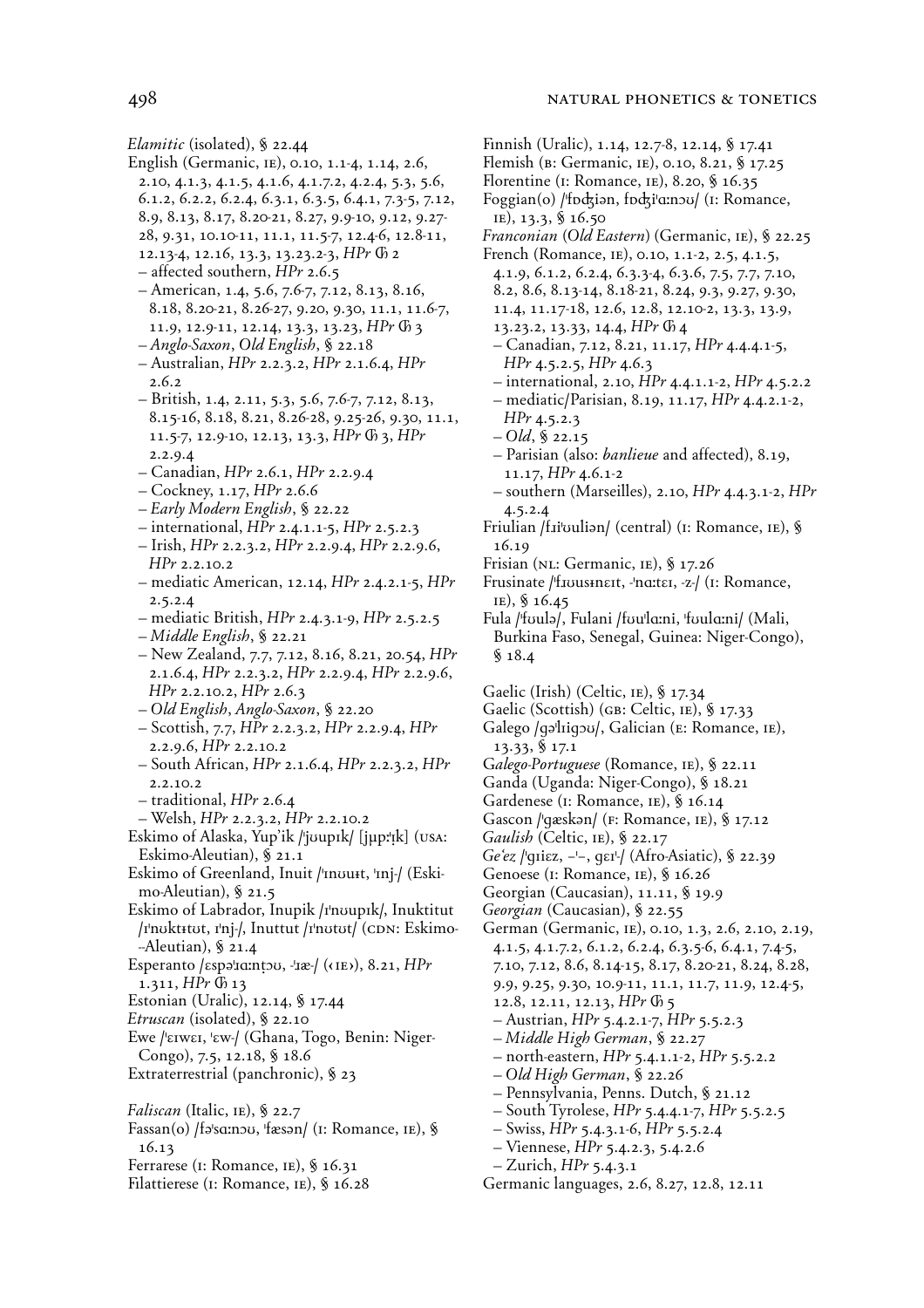Gheg (isolated, IE), § 17.62 Gothic (Germanic, IE), § 22.23 Greek (Hellenic: IE), 0.10, 2.2, 4.1.6, 7.4-5, 9.27,  $12.14, 13.33,$  \$17.63  $-$  ancient/classical (IE), § 22.34  $-$  Byzantine (IE), § 22.36  $-$  Hellenistic (IE), § 22.35 - Italian *sacademic* (IE), § 22.37 Gressonay Walser /ˈqɪɛsənɛɪ ˈwɔːłsəɪ̯, ˈwɒ-; -z-/ (I: Germanic,  $IE$ ), § 16.2 Guarani / gwa:12'n1i; 'gwa:12ni/ (Uruguay: Amerindian), § 21.30 Gujarati (IND: Indo-Iranian, IE), § 19.26 Haitian (Romance creole, IE), § 21.25 Hausa /'haosa, -za/ (Niger, Nigeria: Afro-Asiatic),  $11.11-12, 12.14, 12.18, 13.3,$  \$ 18.9 Hawaiian /hawasian, -warjan/ (Austronesian), §  $20.58$ Hebrew (Israele: Afro-Asiatic), 2.2, 12.14, § 19.3  $- biblical, \S 22.48$  $-$ Sephardite, § 22.50  $-$ Tiberian, § 22.49 Hindi /'hındi/ (India: Indo-Iranian, IE), 0.10, 1.13, 4.1.8, 6.2.3, 6.3.2, 6.4.5.2, 7.4, 7.5, 8.21, 9.9, 10.10, 11.9, 12.8-9, 12.14, 13.3, 14.1, HPr O  $10$ Hittite (IE), § 22.53 Hottentot /'hotntot/, Nama /'na:ma/ (Namibia: Khoisan), 11.15, § 18.12 Hungarian (Uralic), 1.14, 12.14, 13.3, § 17.51 Icelandic (Germanic, IE), 8.19, 11.9, 12.11, § 17.35 Igbo /'ribou/ (Nigeria: Niger-Congo), 1.13-4, § 18.7 Ik (Uganda: Nilo-Saharan), 11.18 Indo-European languages, 4.1.6 Indonesian (Austronesian), 12.14, § 19.51 Italian (neutral modern, Romance, IE), 1.1-3, 1.5, 1.7, 1.14, 2.5, 2.9-10, 4.1.3, 4.1.5, 4.1.6, 4.1.9, 4.2.4, 5.2, 6.1.3-4, 6.2.1-4, 6.3.1-7, fig 6.2-9, fig  $6.10-6, 6.4.1-3, 6.4.5.1-4, \text{fi}$   $q 6.19-21, 7.3, 7.10,$ 8.2, 8.20-21, 8.26, 9.6, 9.30, 10.10, 12.4-5, 12.7-12, 12.14, 12.16, 13.3, 13.10,  $\frac{1}{3}$  13.3-4, 13.23, 13.31,  $HPr$   $@3$  $-$  Abruzzese, 1.17,  $M^{a}PI$  13.1.1-4  $-$  affected, HPr 3.4.6  $-$  Apulian (central-northern), 1.17,  $M^{a}PI$  13.5.1- $\overline{\mathbf{A}}$  $-$  Calabrian, MaPI 14.2.1-4 - Campanian,  $M^{a}PI$  13.3.1-4  $-$  Emilian-Romagnol(e), M<sup>ap</sup>I 10.4.1-4 - Florentine, 5.4 - Friulian,  $M^{a}$ PI 11.4.1-4 - Julian,  $M^{a}$ PI 11.5.1-4 - Latium, MaPI 12.4.1-4 - Ligurian,  $M^{a}$ PI 10.2.1-4

 $-$  Lombard, 12.9,  $M^{a}$ PI 10.3.1-4  $-$ lower-southern, 1.17 - Lucanian,  $M^{a}PI$  13.4.1-4  $-$  Marches, *MaPI* 12.3.1-4 - Marches (northern), MaPI 12.3.5 - mediatic (central/Roman), HPr 3.4.5 - mediatic (northern/Milanese), HPr 3.4.4 - Molisan(o) / mpl san, moult squared, MaPI  $13.2.1 - 4$ - Neapolitan, 1.6, 4.1.7.2, 5.3, 5.5, 12.5  $-$  neutral, 1.5, 4.1.11, 5.5, 6.1.3, 6.4.5.3, fig 6.19-21, 7.3, 8.10, 8.13, 8.22, 8.24, 10.11-12, 13.10,  $fig 13.3-4, 13.31-2, HPr$   $G$  2 - northern, 1.5, 6.2.3, 9.9, 10.11 - Piedmontese & Aostan,  $M^{a}PI$  10.1.1-4  $-$  regional, 2.6, 10.12, geophonic maps in  $\Phi$  15 of the M<sup>a</sup>PI (there are 52) - Salento (southern Apulian), MaPI 14.1.1-4  $-$  Sardinian, MaPI 14.4.1-4  $-$  Sicilian, 10.11, M<sup>ap</sup>I 14.3.1-4 - Sicilian Lombard, MaPI 14.3.5 - South Tyrolese, MaPI 11.1.1-4  $-$  traditional, HPr 3.3.5.1-4, HPr 3.4.3 - Trento, 10.11,  $M^{a}PI$  11.2.1-4 - Tuscan, 1.17,  $M^{a}$ PI 12.1.1-4  $-$  Umbrian, MaPI 12.2.1-4 - Venetian, 1.6 - Veneto, 9.9, M<sup>ap</sup>I 11.3.1-4 Ixil /'Ift}, I'fił/, [i'gil] (Guatemala: Amerindian), § 21.23 Japanese (Altaic), 0.10, 1.4, 2.2, 6.4.5.2, 8.21, 9.9, 9.28, 9.30, 10.14, 11.1, 11.3, 11.18, 12.6-8, 12.14, 12.17-8, 13.3, 13.34, HPr O 12  $-Old, \S 22.71$ Javanese (Indonesia: Austronesian), § 19.52 - Old, Kawi (Indonesia: Austronesian), § 22.76 K'iche' /kɪi'tʃɛɪ, '--/, [k'i'tʃɛʔ] (Guatemala: Amerindian), § 21.24 Kabardian (Russian Fed.: Caucasian), § 19.11 Kannada /kanada, kæ/ (IND: Dravidian), § 19.28 Karelian /karilian, -jan/ (Russian Fed.: Uralic), § 17.43 Kazakh /kazæk, -aːk/ (Altaic), § 19.17 Kiowa /kaεawa, -α;, -ει; kua-; kua-/ (usa: Amerindian),  $\S$  21.18 Komi /koumi/ (Russian Fed.: Uralic), § 17.42 Korean (Altaic), 10.14, 11.6, § 19.47 Korean, Middle (Altaic), § 22.73 Kunama (Barka K.) / ('bɑːɪkə) kʊu'nɑːmə/ (Chad: Nilo-Saharan), § 18.24 Kurdish (Kurdistan [ie parts of Turchia, Iraq, Siria, Persia]: Indo-Iranian, IE), § 19.7 Lakota vò Sioux

Languedocian /lændouson, længwa-/ (F: Ro-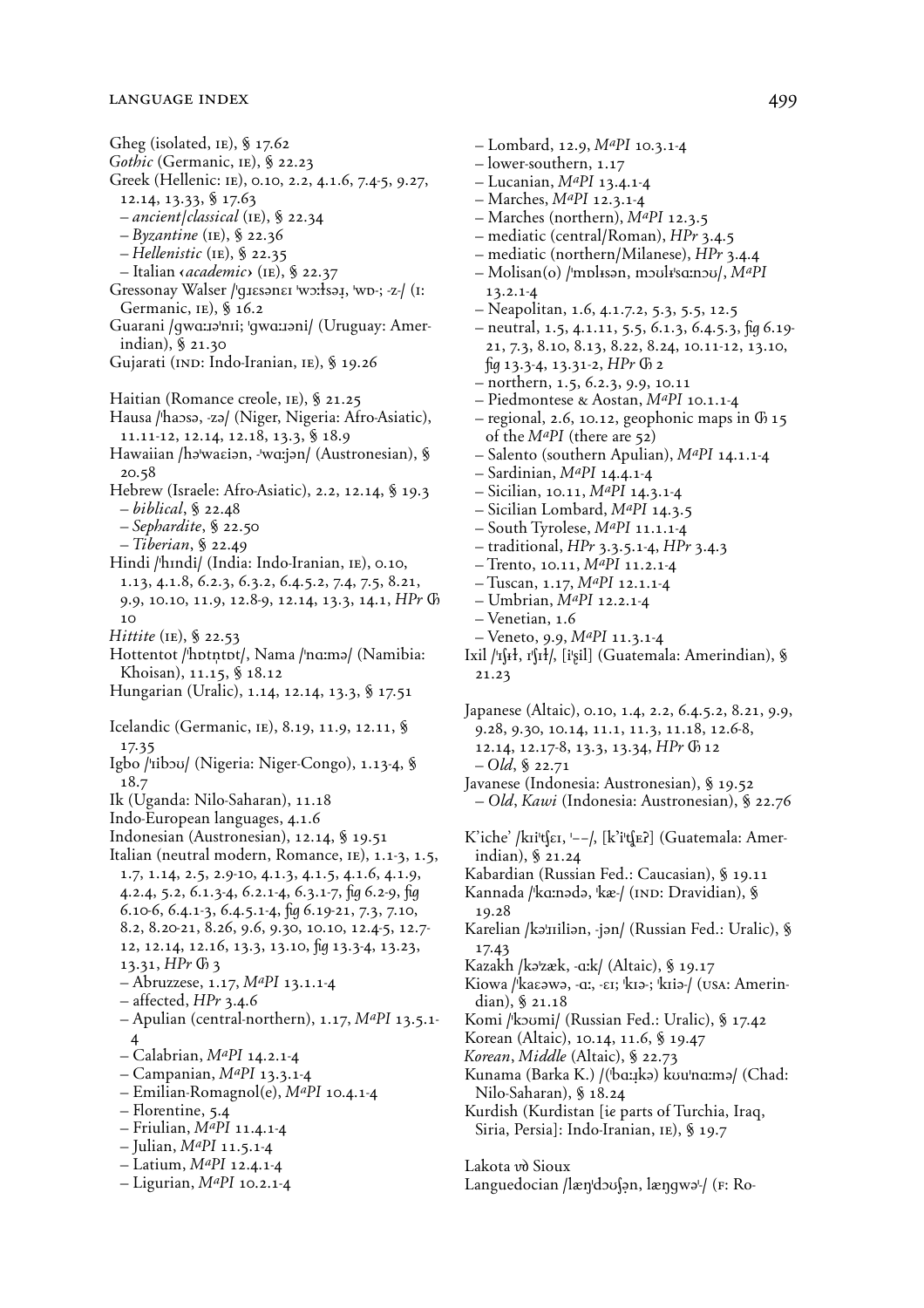#### NATURAL PHONETICS & TONETICS

mance, IE), § 17.14 Lao(tian) /lao, lao(an, larbo(an, -bo(ian/ (Laos: Tai),  $$19.41$ Lapp(ish),  $Sa(a)mi$  /ˈsɑːmi, ˈsæ-, ˈsɛɪ-/ (N, S, FIN: Uralic), 12.14, § 17.39 Latin (Italic, IE) - classical, 12.9, § 22.2, Ch 18 MaPI - ecclesiastical/sacademic> Italian, § 22.4  $-$ *imperial*, § 22.3  $-$  old, § 22.1 Latvian (Baltic, IE), § 17.45 Leccese (I: Romance, IE), § 16.52 Lecchese (I: Romance, IE), § 16.7 Letzebuergesch /'latsabua.jgif/, Luxemburgian /'laksəmbə: idiən,  $-\frac{1}{1}$  (Germanic, IE), 8.28, § 17.22 Lithuanian (Baltic, IE), § 17.46 Livornese (I: Romance, IE), § 16.38 Louisiana French Creole (USA: Romance, IE), § 21.17 Lydian (IE), § 22.51 Macedonian (Slavic, IE), § 17.60 Maceratese (I: Romance, IE), § 16.41 Malagasy /mæla/gæsi, -aːzi/ (Madagascar: Austronesian), § 18.19 Malay /maler, 'merler/ (Malaysia: Austronesian), § 19.50 Malayalam /mælɛr'aːləm/ (IND: Dravidian), 10.10,  $\frac{6}{3}$  19.29 Maleseet, Passamaquaddy /'mælasiit, pæsamakwodi/ (CDN: Amerindian), § 21.9 Maltese (Afro-Asiatic), § 17.64 Mandarin vò Chinese Mantuan (I: Romance, IE), § 16.11 Manx (Germanic, IE), § 17.31 Maori / mapaii/ (NZ: Austronesian), § 20.55 Mapuche /mə pout (ει), Araucanian (Cile: Amerindian), § 21.31 Marathi (IND: Indo-Iranian, IE), § 19.27 Maya / maca, 'marja/ (Amerindian), § 22.81 Milanese (I: Romance, IE), § 16.5 Mocheno /ˈmɒkɨnɔʊ/ (I: Germanic, IE), 8.28, §  $16.12$ Mohawk /'mouho:k/ (USA: Amerindian), § 21.11 Moldavian (Romance, IE), § 17.54 Monegasque /mpni/gæsk/ (F: Romance, IE), § 17.16 Mongolian (Altaic), § 19.38 *– classical* (Altaic), § 22.67 Mordvin(ian) (Russian Fed.: Uralic), § 17.43 Mozarabic /mou'zæIabik/ (Romance, IE), § 22.13 Nahuatl /'nɑːwɑːtł, -'--/ ['na·watł], Aztec, Mexican (Amerindian), § 21.21 Nama /'nɑːmə/, Hottentot (Namibia: Khoisan),  $11.15, $18.12$ Navaho, -jo /ˈnævəhɔʊ, ˈnɑː-/ (USA: Na-Dené), § 21.20 Neapolitan (I: Romance, IE), 12.16, § 16.53 Nenets /'nɛnɛts/, Yurak /jəˈiæk/ (Russian Fed.: Uralic), § 19.15 Nepali (Indo-Iranian, IE), § 19.34 Netherlandic (Germanic, IE), vò Dutch & Flemish Norse, Old Icelandic (Germanic, IE), § 22.28 Norwegian (Germanic, IE), 4.2.5, 7.4, 7.12, 8.21, 12.18, § 17.37 Oceanic or Oceanian languages, 11.12 Ojibway /20'dzibwei/ (CDN: Amerindian), § 21.8 Old Occitan (Romance, IE), § 22.14 Old Saxon, «Altsächsisch» (Germanic, IE), § 22.24 Olmec (Amerindian), § 22.80 Oscan (Italic, IE), § 22.6 Paganese (Montepagano, I: Romance, IE), § 16.47 Palermitan (I: Romance, IE), § 16.60 Pali /'pa:li/ (Hindic, IE), § 22.63 Panjabi /pʌnˈʤɑːbi, pʊ-, pə-/ (IND: Indo-Iranian, IE), 12.14, § 19.24 Papiamentu /pɑːpiəˈmɛntʊu, pæ-/ (Lesser Antilles: Romance creole, IE), § 21.26 Pashto /'p^{tou, 'pæ-/ (Afghanistan: Indo-Iranian, IE), § 19.22 Pavese (I: Romance, IE), § 16.6 Pedi /ˈpɛdi/, Northern Sotho (South Africa: Niger-Congo), § 18.18 Persian, Farsi /'faːisi, faːiˈsii/ (Indo-Iranian, IE), 7.4, 8.21, 11.4, § 19.21 - Middle, Pehlevi /ˈpɛɪləvɪi/ (Indo-Iranian, IE), §  $22.59$ Perugian (rural) (I: Romance, IE), § 16.42 Pesarese (I: Romance, IE), § 16.40 Phoenician (Afro-Asiatic), § 22.42 Phrygian (IE),  $\S$  22.52 Pianese /pia/niiz/ (I: Albanian of Italy, Arbëresh,  $IE),$  § 16.61 Pignasc(o) /pɪn<sup>i</sup>jɑːskɔʊ, -'jæs-, -sk/ (1: Romance, IE), § 16.25 Piombinese (I: Romance, IE), § 16.39 Pisan /ˈpɪizn̩/ (I: Romance, IE), § 16.37 Pitjantjatjara /pɪtʃəntʃəˈtʃæɪə, -aːɪə/ ['pɪjɐnɪɐˌjɐɛa]  $(Australian), § 20.52$ Polish / poult (/ (Slavic, IE), 13.3, § 17.47 Pontremolese (I: Romance, IE), § 16.27 Portuguese (Romance, IE), 0.10, 2.5, 7.10, § 8.21,  $HPr$   $G_7$ - Brazilian, 2.5, 13.3, HPr  $\mathbb{G}_7$ - Lusitanian, 2.5, 2.10, 11.18, 13.3, HPr O 7 Proto-Algonquian /æl'qpnk(w)ian/ (Amerindian),  $$22.77$ Proto-Athabaskan /æ $\theta$ ə'bæskən/ (Amerindian), § 22.78 Proto-Austronesian, § 22.74 Proto-Baltic (IE),  $\S$  22.29 Proto-Bantu /bæn'tou, bain-, '--/ (Niger-Congo),  $$22.38$ 

### 500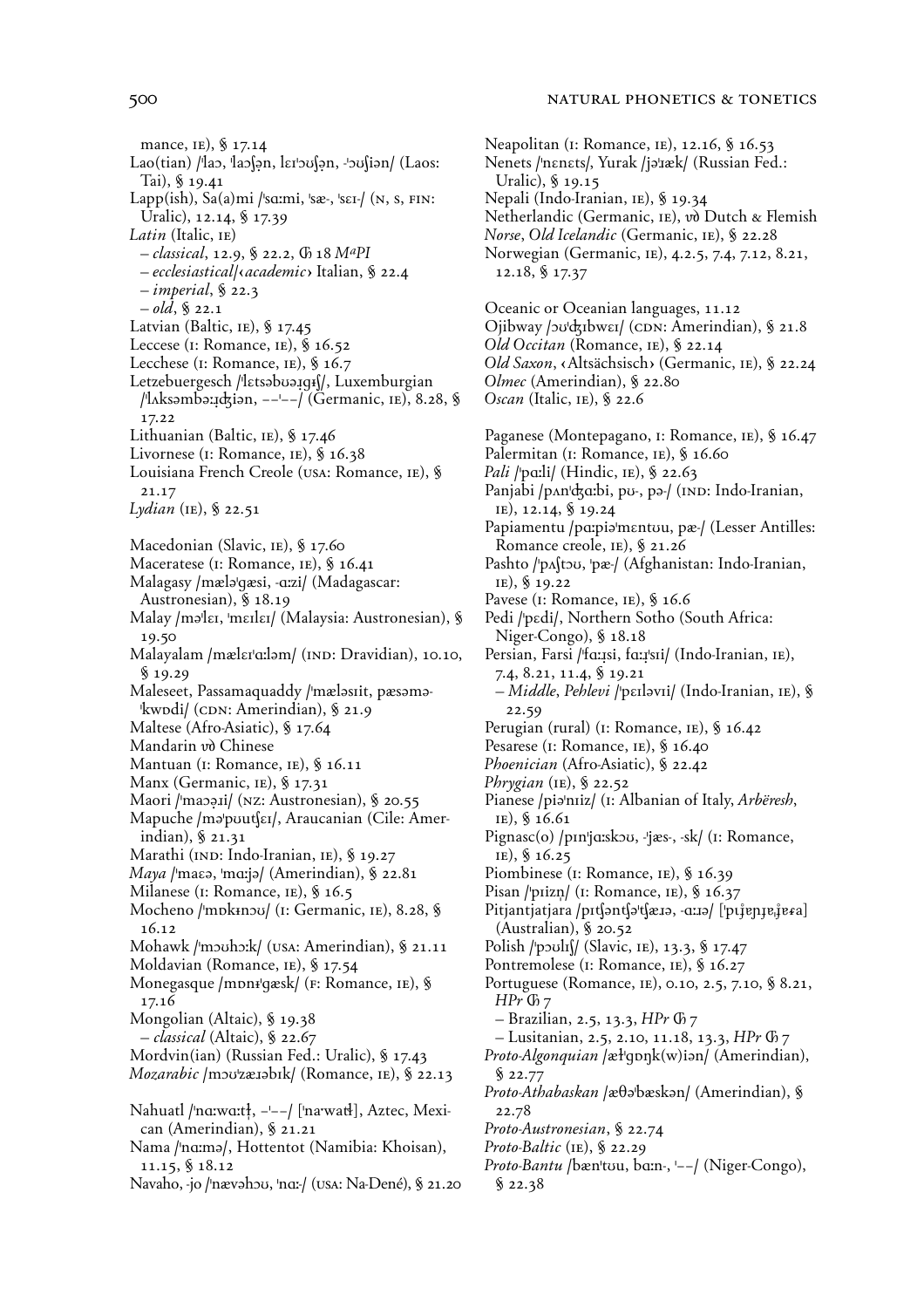- Proto-Celtic /kɛłtɪk/ (IE), § 22.16 Proto-Germanic (IE), § 22.19 Proto-Indo-European, early (= IE), § 22.60 Proto-Indo-European, late  $(=$  IE), § 22.61 Proto-Iranian (IE),  $\S$  22.57 Proto-Semitic (Afro-Asiatic), § 22.41 Proto-Slavic (IE),  $\S$  22.31 Proto-Tai (Tai), § 22.75 Provençal /p1pvpn'sq: f/ (F: Romance, IE), § 17.15 *Prussian* (Baltic, IE),  $\S$  22.30
- *Punic* (Afro-Asiatic), § 22.9
- Quechua /kɛtʃuə, -tʃwɑː/ (Peru: Amerindian), 11.11, § 21.29
- Rionerese ( $\mu$ : Romance,  $\mu$ ), § 16.54
- Rom /'IDm, 'IDUM (IE), § 16.23
- Romagnol(e) /*Ipuman*'jpł, -*puł*/ (northern) (I: Romance, IE), § 16.33
- Roman (I: Romance, IE), § 16.44
- Romance languages, 2.6, 6.2.4, 6.3.5
- Romans(c)h /100'mæn(, -am(/, Rheto-Romance /'Initou Iou'mæns/, Grischun(a) /gII'zuun(a), -'f-/ (сн: Romance, IE), § 17.19
- Rumanian (Romance, IE), 12.14, 13.3, 13.33, § 17.53
- Russian (Slavic, IE), 0.10, 2.10, 4.1.5, 4.1.6, 7.12, 8.18, 8.21, 11.18, 12.5-6, 12.11, 12.14, 13.3, HPr  $\sqrt{0}8$
- $-Old, 22.33$
- $-$  traditional, HPr 8.3.2.0-11, HPr 8.4.2
- Salish /ˈsɛɪlɪ\/ (Okanagan /oukəˈnɑːqən/) (USA, CDN: Amerindian), § 21.6 Sammarinese ((I): Romance, IE), § 16.34
- Samoan (Austronesian), § 20.56
- San Fratello Lombard /sænfratelou lombard,  $\lceil \text{Im} / (I: \text{Romance}, IE), \, \$ \, 16.59$
- Sanskrit (Indic, IE), § 22.62
- Sauran(o) /sao'acinou, sor, 'sorron/ (1: Germanic, IE), § 16.18
- Scots /'skots/ (GB: Germanic, IE), § 17.32
- Sel'kup /ˈsɛłkʌp/ (Russian Fed.: Uralic), § 19.16
- Senisese (I: Romance, IE), § 16.55
- Serbian (YU & BIH: Slavic, IE), 12.18, § 17.57
- Shanghainese / (ænhaε niz/ (China: Sino-Tibetan),  $$19.46$
- Siamese, Thai /ˈtaɛ/ (Tai /ˈtaɛ, ˈtɑːɪi/), 12.18, § 19.40
- Sicilian, 12.16
- Sienese /siia/niiz/ (1: Romance, IE), § 16.36
- Sindhi /'sındi/ (IND: Indo-Iranian, IE), § 19.25 Sinhalese, Sinhala /sɪnˈhɑːla, -ŋ-/ (IND: Indo-
- Iranian,  $IE$ ), § 19.32
- Sioux /'sou/, more rigorously: Dakota, L-/da kouta, 1/ (USA: Amerindian), 2.2, § 21.7
- Slavonic (Old Church S.) (IE),  $\S$  22.32
- Slavic languages, 12.11

(I: Germanic, IE), 8.18, 8.28, § 16.15 Spanish (Romance, IE), 0.10, 1.1, 1.5, 2.2, 2.5, 4.1.6, 5.4, 6.1.3, 6.2.3, 8.2, 8.20-21, 8.26, 9.19, 9.27-28, 9.30, 10.14, 11.9, 12.6, 12.11, 12.14, 12.16, 13.3,  $HPr$   $\emptyset$  6 - American, 1.5, 7.5, 9.27, 11.9, 12.11, HPr  $66$  $-$  Andalusian,  $HPr$  6.2.3, 6.2.4.4-7  $-$  Argentinian, HPr 6.2.4.5-6 - Caribbean, HPr 6.2.3, 6.2.4.4-7 - Iberian, Castilian, 1.5, 6.2.2, 7.5, 9.27, 11.9, 12.11,  $HPr$   $@6$  $- Qld$ , 22.12 - South-American, 1.5, 7.5, 9.27, 11.9, 12.11,  $HPr$   $G<sub>b</sub>$  6 Sumerian /su'miaisian, -Eai-/ (isolated), § 22.45 Surinamese /suaIina/miiz/ (Germanic creole, IE),  $$21.28$ Susian (isolated), § 22.44

Slovak /'slouvæk, -aːk/ (Slavic, IE), § 17.50

Sotho /'soutou, 'suutuu/ (Niger-Congo)

(Slavic, IE), § 17.55

9.26, 9.31, § 18.22

Botswana),  $\S$  18.13

Slovenian /slovviinian/, Slovene /slovviin, ---/

Somali /səˈmɑːli/ (Afro-Asiatic), 1.13-4, 8.17, 8.21,

- northern, Pedi /ˈpɛdi/ (South Africa), § 18.18

- southern, Sotho (South Africa), 11.15, § 18.17

- western, Tswana / tswana, sw-/ (South Africa,

South Tyrolese, Altoatesino /æłtowatrksiinou, -z-/

- Swahili /swa'hıili, swa:/ (Kenya, Tanzania: Niger-Congo), 2.2, 11.8, 11.12, 13.3, § 18.20
- Swedish (Germanic, IE), 7.5, 7.12, 8.19, 8.21, 9.31, 11.4, 12.7-9, 12.11, 12.18, § 17.38
	- $-$  Finland S., § 17.38 (at the end)
- Tagalog /ta'qo:loq, -'qæ-, -xq/, Pilipino, Filipino /pilrpiinou, f./ (Philippines: Austronesian), § 19.48
- Tahitian /tə<sup>t</sup>hilən, -tiən/ (Austronesian), § 20.57 Taiwanese /taɛwəˈnɪiz/ (Sino-Tibetan), 9.27, §
	- 19.45
- Tajik /ˈtɑːdʒɪk, -'-/ (Tajikistan: Indo-Iranian, IE),  $$19.19$
- Tamil / tæmit, 'taː-, -mt/ (IND: Dravidian), 10.10, 12.14, § 19.31
	- $-$  Old, § 22.65
- Teke /'tɛkɛɪ/ (Zaire: Niger-Congo), 7.4
- Telugu /ˈtɛləqʊu/ (IND: Dravidian), 1.14, § 19.30  $-Old, \S 22.64$
- Teraman(o) / teraman, tera mananou/ (1: Romance, IE), § 16.46
- Thai /ˈtaɛ/, Siamese (Tai), 12.18, § 19.40
- Tibetan (Sino-Tibetan), § 19.37
- Ticinese /tɪɪtʃɨˈnɪiz/ (CH: Romance, IE), § 17.18
- Tlingit /'tlɪŋɡɪt/, Lingít [[]ungt] (USA: Na-Dené),  $$21.2$
- Tocharian, /tokazijan, ta-, -Ea-, -x1-/ common (IE),  $$22.66$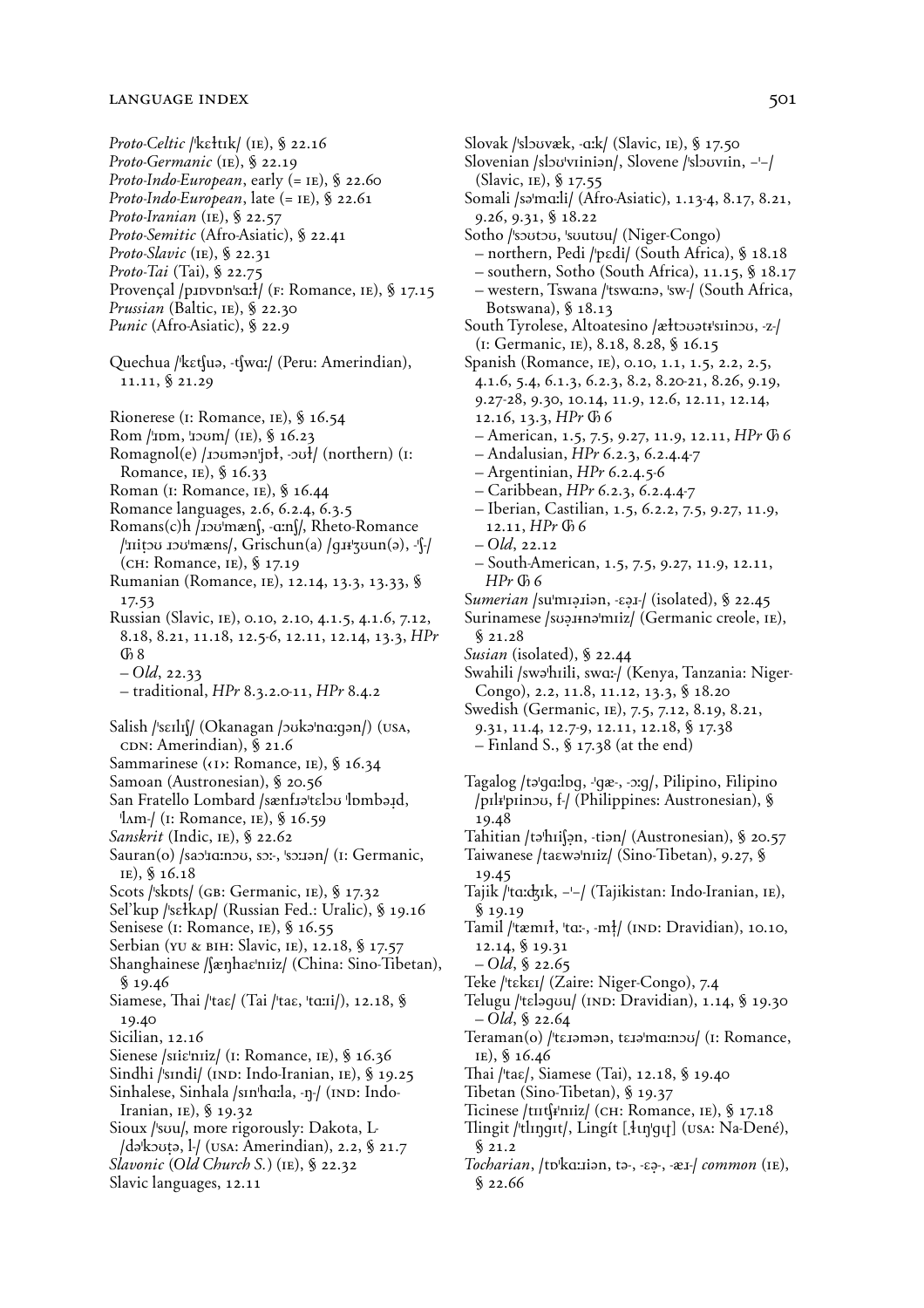Tok Pisin /'tok 'pızın, 'to:k, -san/, Neo-Melanesian (Papua New Guinea: Germanic pidgin/creole), §

 $20.1$ Triestin(o) /tɪi<sup>l</sup>ɛstɪn, tɪiɛsˈtɪinɔʊ/ (I: Romance, IE),

- $$16.20$
- Tswana /'tswɑːnə, 'sw-/, Western Sotho (South Africa, Botswana: Niger-Congo), § 18.13

Tupuri /'toupaii, toupa'ii/ (Chad, Cameroon: Niger-Congo), § 18.10

- Turinese (I: Romance, IE), § 16.3
- Turkish (Altaic), 1.14, 8.17, 9.9, 13.17, § 19.6
- Twi /'twii/ (Ghana: Niger-Congo), § 18.5

#### Ubykh /'joubik, 'ou-, -x/ (Caucasian), § 22.56

- Ukrainian (Slavic, IE), § 17.52
- Umbrian (Italic, IE), § 22.8
- Urdu /vəndou, 'an-/ (Pakistan: Indo-Iranian, IE), § 19.23
- Uzbek /ˈuzbɛk, 'A-/ (Altaic), § 19.18
- Valencian /vəlɛn(iən, -{ən/ (E: Romance, IE), § 17.8
- Vannetais /væn·tɛɪ, '--/ Breton (F: Celtic, IE), § 17.11
- Venetian /vəˈnɪisən, -siən/ (1: Romance, IE), §  $16.21$
- *Venetic |və*'nɛtɪk/ (Italic, IE), § 22.5
- Ventimigliese /vɛnṭɪmɪˈlɪiz/ (I: Romance, IE), §

## 16.24

- Viennese /viia/niiz/ (A: Germanic, IE), 8.28, § 17.28 Vietnamese /vietna/miiz, viitt-/ (Austro-Asiatic),  $7.5, 11.12, 12.18, 13.3,$  \$19.43 Viterbese (I: Romance, IE), § 16.43 Walloon /wo'loun, wa-/ (B: Romance, IE), § 17.23 Welsh (GB: Celtic, IE), 9.29  $-$  northern, § 17.30  $-$  southern, § 17.29 Wolof /wplpf, wou-/ (Senegal, Gambia: Niger-Congo), § 18.3 Xhosa /kousa, kor, h-/, ["thosa] (South Africa: Niger-Congo), 11.15, § 18.15 Xoraxané /kp.12 kq:ne1, -ka ne1, x-, -x-/ (rom, IE), §  $16.23$ Yiddish /'jɪdɪ(/, Jidish ['idi(] (Israel: Germanic, IE),  $$19.4$ Yoruba /'jp.10ba, 'jp.12-/ (Nigeria, Benin, Togo: Niger-Congo), 1.7, 6.4.4, fig 6.17, 12.18, § 18.8 Yucatec /'juukatak/, Maya /'maaa, 'marja/, (Mexico: Amerindian), § 21.22 Zulu / zoulou/ (South Africa, Swaziland: Niger-
- Congo), 9.2, 11.13, 11.15-6, § 18.16 Zurich /ˈzʊəɪɪk/ Swiss (CH: Germanic, IE), 8.28, §
	- 17.20